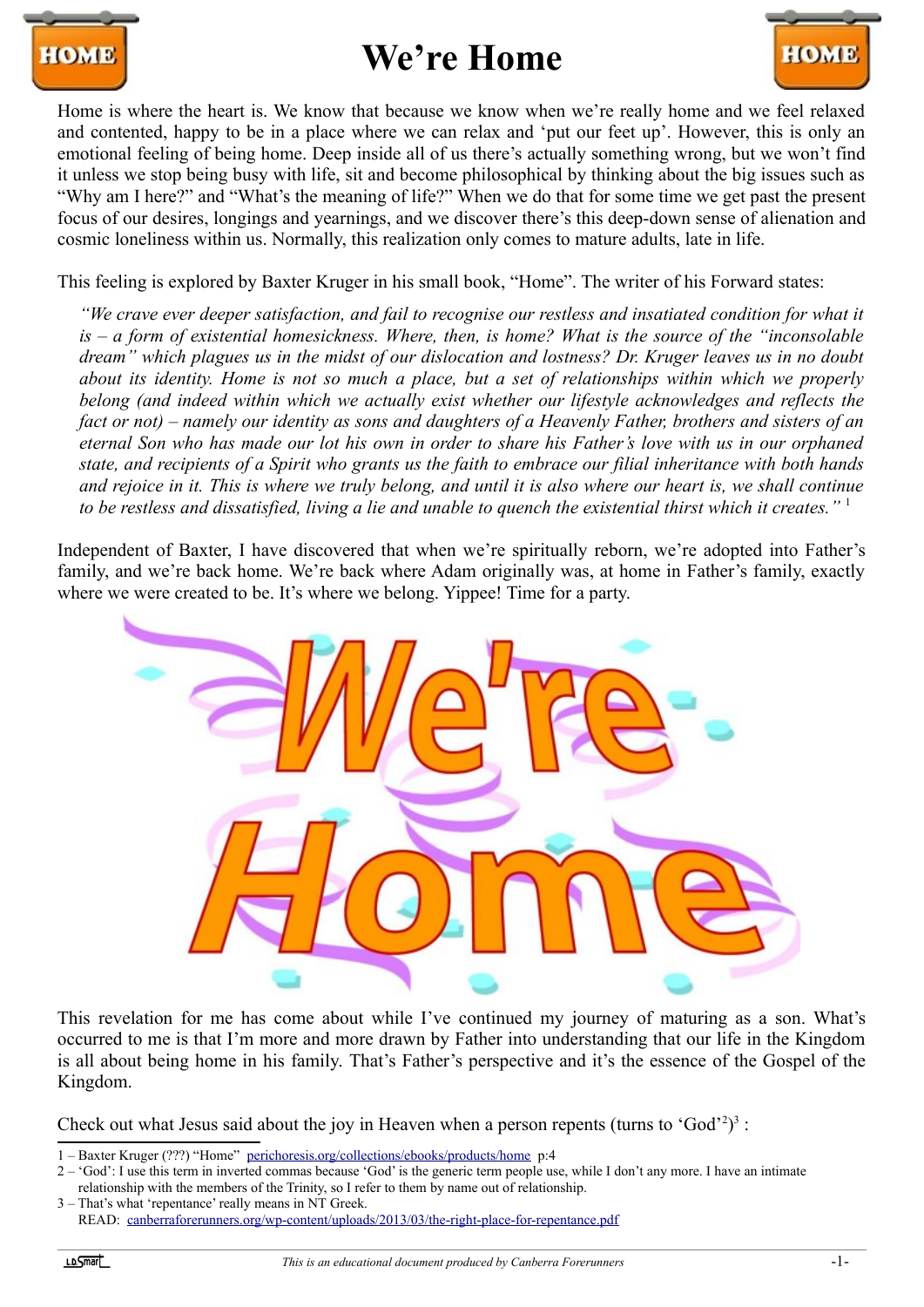## Luke 15:10 (TPT<sup>[4](#page-1-0)</sup>) – *That's the way God responds every time one lost sinner repents and turns to him. He says to all his angels, 'Let's have a joyous celebration, for the one who was lost, I have found!'* [5](#page-1-1)

The 'good news' is really about coming back into Father's family, not about being saved from sin and from punishment. Even though it's through salvation that we enter the Kingdom, it's not supposed to be our focus – The Kingdom is.

The parable of the lost son ('the prodigal son') highlights this. Although I was taught through many sermons over my lifetime that the story was about salvation, that wasn't Jesus' intention. It's not about salvation from sin, it's actually about the concept of living in Father's family as sons – those who are already there and those who were lost to him and have come back in.

Unfortunately, many Christians are like the older brother who was 'miffed' with his father's treatment of the returning son. He couldn't see the joy and the party that was in his father's heart now that his younger son had come home. He was bitter and resentful, even though everything his father owned was his. That lack of joy and happiness is present in countless believer's lives because they don't understand the reality of their "conversion". I know, I used to be like that.

Bob Bell calls this attitude "the gospel of the goat" (it's the wrong gospel) after the elder son's complaint at not having feasts of roasted goat with his friends. Goats are learn animals and they don't have much meat on them compared to a "fatted calf". Here's what Rob says about this lack of understanding of the joy of being home with father where we belong"

*"The younger brother believes that he is cut off, estranged, and no longer deserves to be his father's son, because of all the terrible things he's done. His badness is his problem, he thinks. He's blown the money on meaningless living until he was face down in the gutter, dragging the family name through the mud in the process. He is convinced that his destructive deeds have put him in such a bad state that he doesn't even deserve to be called a son any more.*

*Now, the older brother believes that the reason he deserves to be a son is because of all of the good he's done, all of the rules he's obeyed, all of the days he's "slaved" for his father. His goodness is to his credit, he thinks.*

*The younger brother's wrongs have led him away from home, away from the family, deep into misery. This is true. His sins have separated him from his father.*

*The second truth, one that is much more subtle and much more toxic as well, is that the older brother is separated from his father as well, even though he's stayed home. His problem is his "goodness". His rule-keeping and law-abiding confidence in his own works has actually served to distance him from his father.*

*What we learn in his speech to his father is that he has been operating under the assumption that his years of service and slaving were actually earning him good standing with his father.*

*He thinks his father loves him because of how obedient he's been. He thinks he's deserving because of all the work he's done. He thinks his father owes him. Our badness can separate us from God's love, that's clear. But our goodness can separate us from God's love as well. Neither son understands that the father's love was never about any of that. The father's love cannot be earned, and it cannot be taken away. It just is. It's a party, a celebration, an occasion without beginning and without end. It goes on..."* [6](#page-1-2)

We must fully comprehend life in Father's family. That's the only way we can live it to the full, in the abundant life that Jesus said it is.

<span id="page-1-0"></span><sup>4 –</sup> The Passion Translation

<span id="page-1-1"></span><sup>5 –</sup> This quote is the end of the parable of the lost coin. **Translator's footnote:** The silver coin had an image of Roman authority on it. We have been stamped with the image of God. Even when we are "lost," that image is still present, needing only to be "found" and redeemed by grace. ([classic.biblegateway.com/passage/?search=Luke+15%3A10&version=TPT](https://classic.biblegateway.com/passage/?search=Luke+15%3A10&version=TPT))

<span id="page-1-2"></span><sup>6 –</sup> Rob Bell (2011) "Love Wins: At the Heart of Life's Big Questions" [Kindle: page 185-187] [www.amazon.com.au/Love-Wins-Heart-Lifes-Questions-ebook/dp/B004TAAKKC](https://www.amazon.com.au/Love-Wins-Heart-Lifes-Questions-ebook/dp/B004TAAKKC)